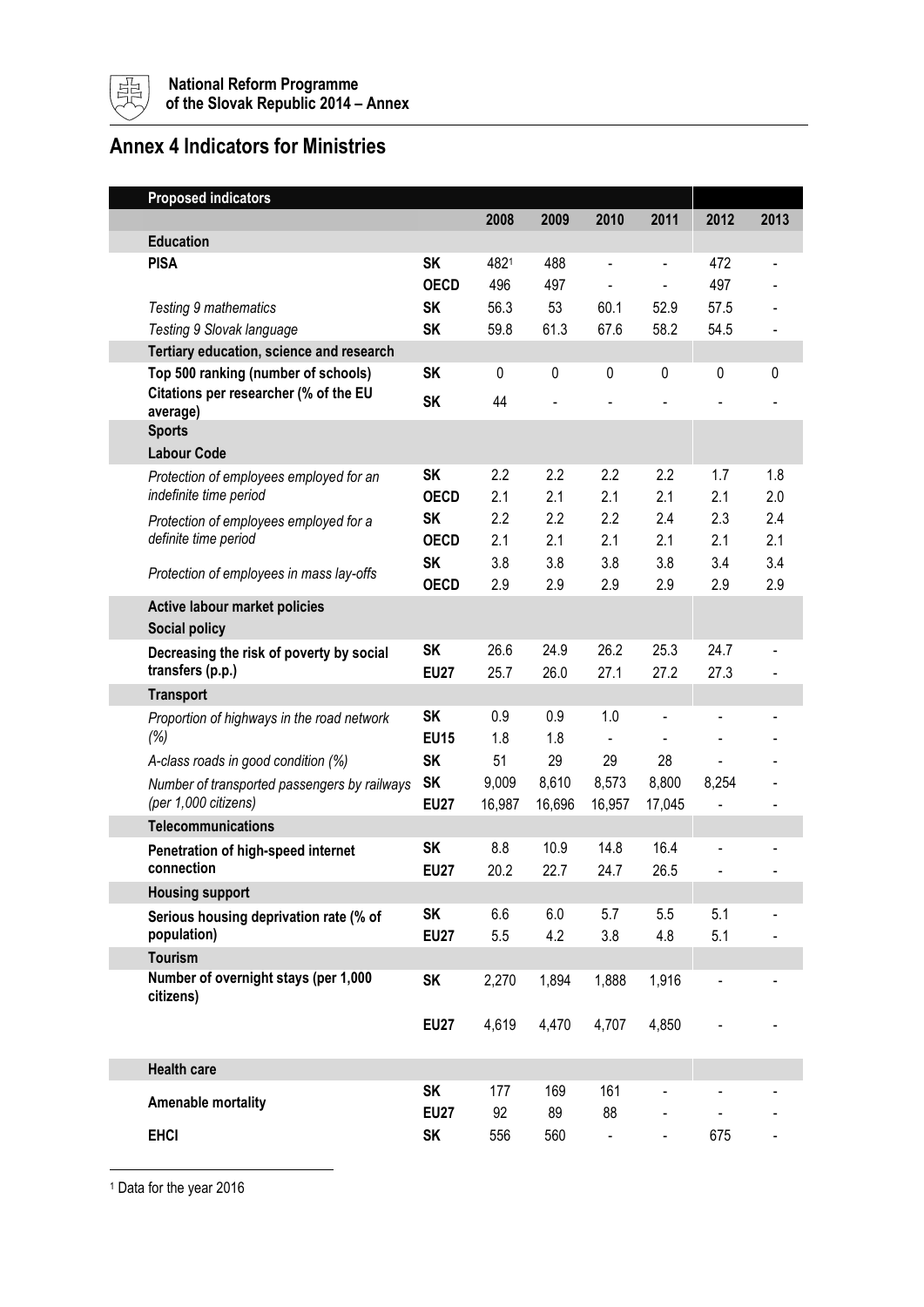

## **National Reform Programme**

**of the Slovak Republic 2014 – Annex** 

|                                                  | <b>EU-15</b>   | 695                      | 730           |                |                | 725            |  |
|--------------------------------------------------|----------------|--------------------------|---------------|----------------|----------------|----------------|--|
| <b>Forest management</b>                         |                |                          |               |                |                |                |  |
| Forest area (km <sup>2</sup> )                   | <b>SK</b>      | 20,071                   | 20,083        | 20,113         | 20,123         | 20,141         |  |
| Agriculture and livestock production             |                |                          |               |                |                |                |  |
| Yield per hectare (t/ha):                        |                |                          |               |                |                |                |  |
| <b>Cereals</b>                                   | <b>SK</b>      | 4.25                     | 4.36          | 4.44           | 4.36           |                |  |
| Oil crops                                        | <b>SK</b>      | 2.21                     | 2.26          | 2.20           | 2.11           |                |  |
| Forage crops                                     | <b>SK</b>      | 4.68                     | 4.61          | 4.56           | 4.33           |                |  |
| Nitrogen balance (kg/ha)                         | <b>SK</b>      | 28                       | 34            | $\blacksquare$ | $\overline{a}$ |                |  |
|                                                  | <b>EU-27</b>   | 48                       |               |                |                |                |  |
| Gross livestock production (EUR/ha)              | <b>SK</b>      | 674.1                    | 619.8         | 623.8          | 635.2          | $\blacksquare$ |  |
| Rural development                                |                |                          |               |                |                |                |  |
|                                                  | <b>SK</b>      | 44.9                     | 45.0          | 45.2           | 45.2           | 45.3           |  |
| Rural population (%)                             | V <sub>3</sub> | 32.5                     | 32.3          | 32.2           | 32.1           | 31.9           |  |
| <b>Police</b>                                    |                |                          |               |                |                |                |  |
| Criminality (% improvement)                      | <b>SK</b>      | $\overline{\phantom{0}}$ | $\frac{1}{2}$ | 100            | 128.8          |                |  |
|                                                  | <b>SK</b>      | 1,790                    | 1,656         | 1,492          |                |                |  |
| Violent criminal acts (per 1 mill. citizens)     | <b>EU-15</b>   | 5,964                    | 5,832         | 5,658          | $\frac{1}{2}$  |                |  |
|                                                  | <b>SK</b>      | 254                      | 251           | 219            |                |                |  |
| Robberies (per one million citizens)             | <b>EU-15</b>   | 1,220                    | 1,187         | 1,174          |                |                |  |
|                                                  | <b>SK</b>      | 766                      | 698           | 618            |                |                |  |
| Motor vehicles thefts (per one million citizens) | <b>EU-15</b>   | 2,466                    | 2,255         | 2,053          |                |                |  |
| <b>Rescue services</b>                           |                |                          |               |                |                |                |  |
| <b>Fire victims</b>                              | <b>SK</b>      | 145.3                    | 137.7         | 122.3          | 145.0          | 121.3          |  |
| Damage caused by fire (EUR mill.)                | <b>SK</b>      | 43.5                     | 38.8          | 69.1           | 33.5           | 41.3           |  |
| Internal public administration                   |                |                          |               |                |                |                |  |
| <b>Defence</b>                                   |                |                          |               |                |                |                |  |
| <b>Commitments towards NATO</b>                  | <b>SK</b>      |                          |               |                |                | 29/57          |  |
| (implemented)                                    |                |                          |               |                |                |                |  |
| <b>Public finance</b>                            |                |                          |               |                |                |                |  |
| <b>GAP</b>                                       | <b>SK</b>      |                          | 9.5           | 9.2            | 6.8            | 4.3            |  |
| <b>Structural balance</b>                        | <b>SK</b>      | $-4.2$                   | $-7.5$        | $-7.4$         | $-5.4$         | $-5.1$         |  |
|                                                  | <b>EU-27</b>   | $-3.1$                   | $-5.1$        | $-4.9$         | $-3.8$         | $-2.7$         |  |
| <b>Tax collection</b>                            |                |                          |               |                |                |                |  |
| VAT collection effectiveness (%)                 | <b>SK</b>      | 65                       | 58            | 57             | 58             | 53             |  |
| Informatisation                                  |                |                          |               |                |                |                |  |
| <b>E-Government index</b>                        | <b>SK</b>      |                          | 58.3          | 62             |                |                |  |
|                                                  | <b>EU-27</b>   |                          | 62.5          | 69.1           |                |                |  |
| <b>Environment</b>                               |                |                          |               |                |                |                |  |
| <b>EPI</b>                                       | <b>SK</b>      | 74.29                    | 74.67         | 74.77          | 74.35          | 74.5           |  |
|                                                  | <b>EU-27</b>   | 71.92                    | 72.23         | 72.41          | 72.16          | 72.36          |  |
| PM 10 $(\mu g/m^3)$                              | <b>SK</b>      | 27                       | 25            | 29             | 34             |                |  |
|                                                  | <b>EU-27</b>   | 26                       | 26            | 26             | 27             |                |  |
| Judiciary system                                 |                |                          |               |                |                |                |  |
| Average duration of proceedings (months)         |                |                          |               |                |                |                |  |
| civil law matters                                | <b>SK</b>      | 14.1                     | 13.0          | 11.8           | 11.4           | 11.6           |  |
| criminal law matters                             | <b>SK</b>      | 5.7                      | 5.2           | 4.9            | 4.8            | 4.5            |  |
| administrative law matters                       | <b>SK</b>      | 11.9                     | 11.9          | 11.5           | 13.6           | $\blacksquare$ |  |